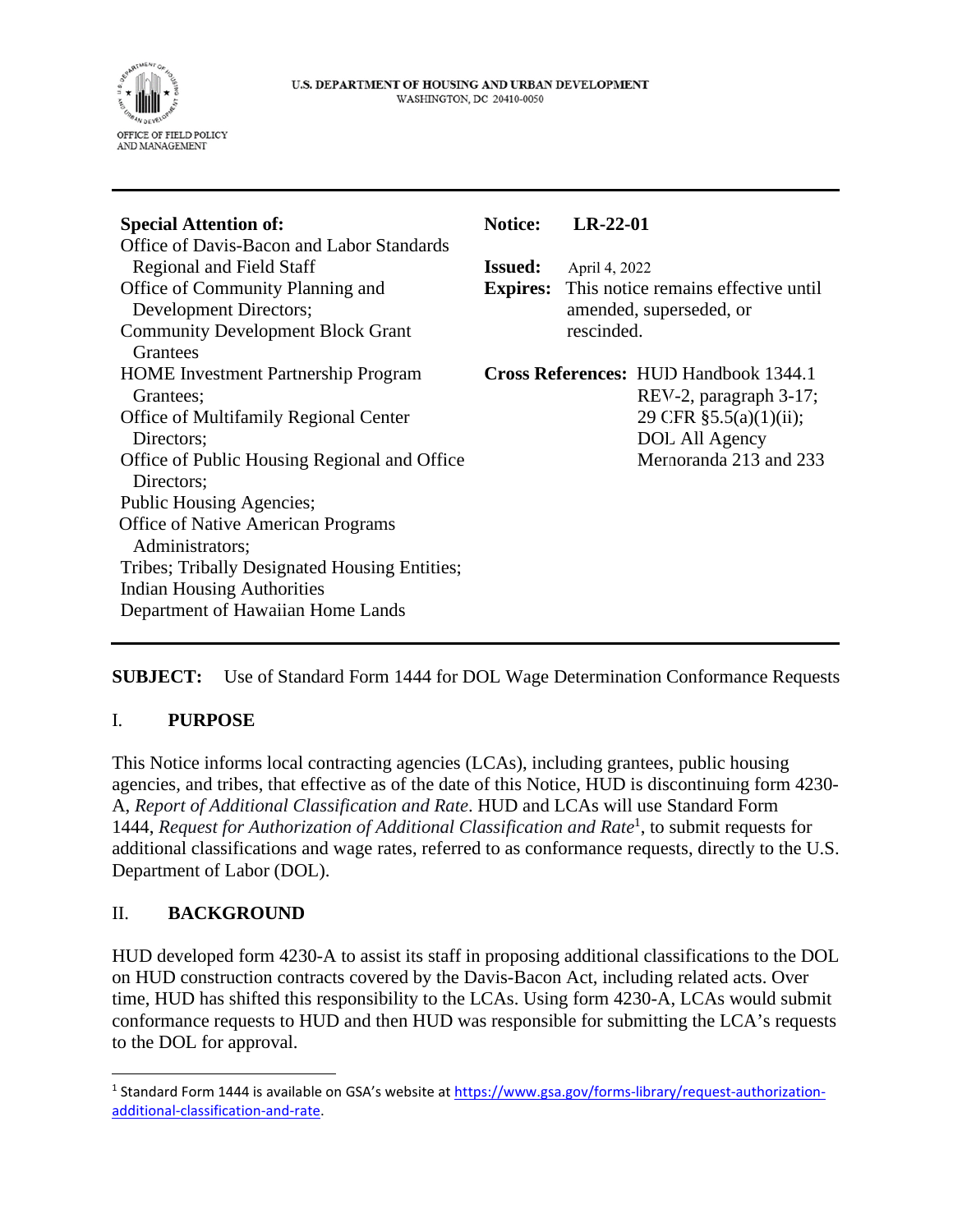The DOL uses Standard Form 1444 and to improve conformance request decision efficiency, HUD has decided to discontinue HUD form 4230-A and use Standard Form 1444 instead. As the contracting agency of record, LCAs shall submit their conformance requests directly to the DOL without going through HUD. For HUD-administered construction activities, such as FHAinsured multifamily housing and healthcare projects, HUD Labor Standard Specialists shall also use Standard Form 1444 to submit conformance requests to the DOL.

## III. **IMPACT**

All LCAs shall have full authority as the contracting agency to submit conformance requests directly to the DOL. The Office of Davis-Bacon and Labor Standards (DBLS) staff can provide technical assistance to LCAs on the conformance request process and completing the Standard Form 1444 (SF-1444).

The SF-1444 enhances the conformance request process by providing DOL information that was not included in the HUD form 4370A, allowing them to more efficiently process conformance requests. Specifically:

- A. Block 5, Contract Number, ensures the DOL can quickly and easily track the request using the contract number.
- B. Block 7, Date of Award
- C. Block 11, Project and Description of Work, provides the DOL information necessary to determine whether the duties to be performed by the requested additional classification are not performed by a labor classification already listed on the applicable wage determination.
- D. Block 16, which is optional, provides an opportunity for employees or their designated representative (generally a union) to sign the document and indicate whether they agree with the proposed classification and wage rate.
- E. In the bottom section (no assigned block numbers), the LCA's contracting officer or representative signs the form and indicates whether the interested parties agree on the proposed classification and wage rate.

# **IV. PAPERWORK REDUCTION ACT**

The Paperwork Reduction Act (PRA) of 1995 (44 U.S.C. 3520) applies to this information collection. The Office of Management and Budget approves of this collection's requirements contained in this Notice. Under the PRA, HUD may not conduct or sponsor, and a person is not required to respond to, a collection of information unless the collection displays a currently valid OMB control number. The information collection of Standard Form 1444 is approved under OMB Control Number 9000-0066.